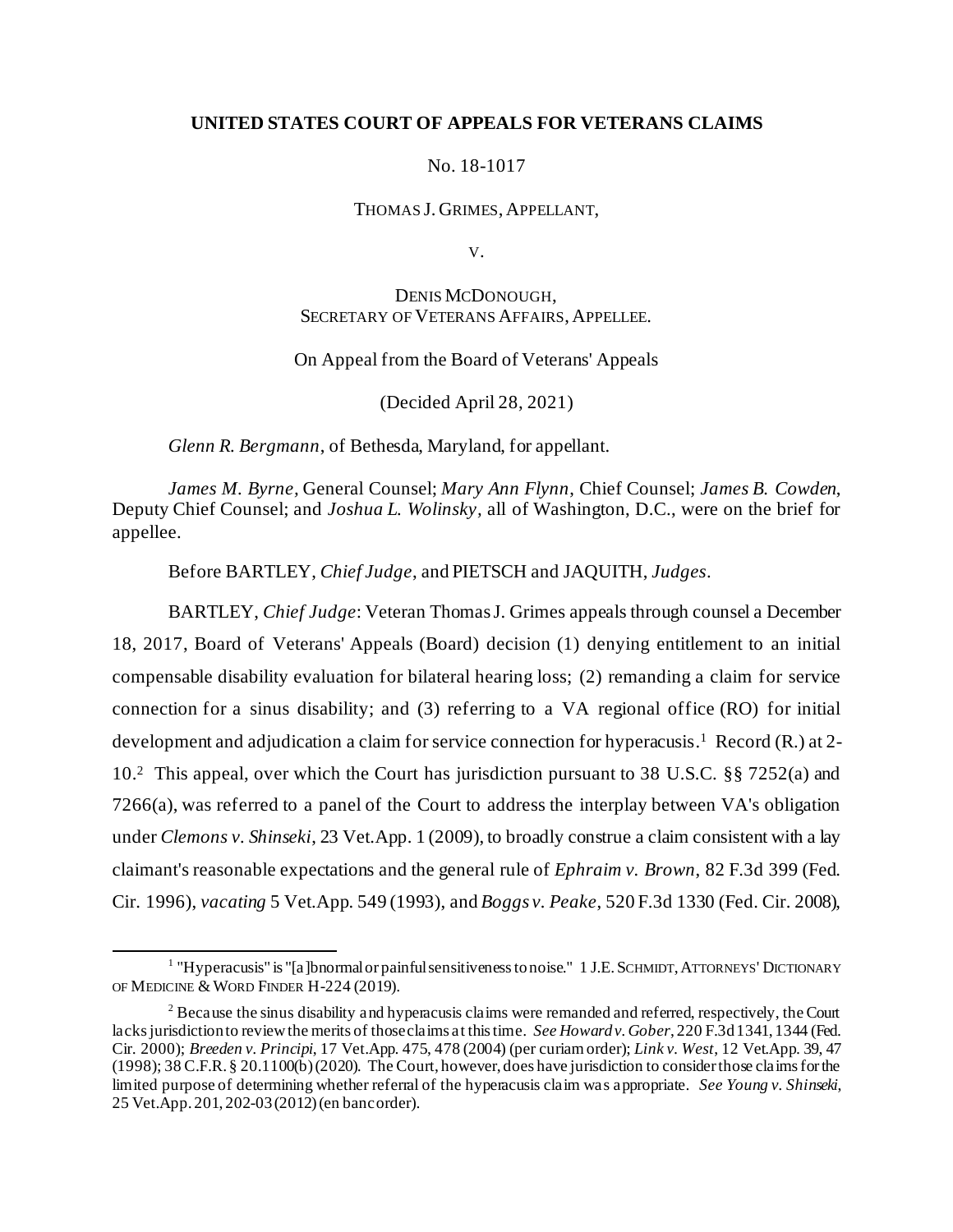that separately diagnosed conditions with distinct factual bases should ordinarily be treated as separate claims. We hold that these authorities are complementary and that, pursuant to *Clemons*, a claim for service connection may encompass a related condition that is initially referenced by the claimant but not diagnosed until later in the appeal stream, regardless of whether the claim is initially granted or denied by the RO. Accordingly, and for the reasons that follow, the Court will set aside the portion of the December 2017 Board decision denying entitlement to an initial compensable evaluation for bilateral hearing loss and remand that matter for further development, if necessary, and readjudication consistent with this decision. The Court will also modify the December 2017 Board decision to strike the Board's referral of service connection for hyperacusis and remand for the Board to adjudicate, in the first instance, entitlement to compensation for hyperacusis, as part of either the hearing loss or sinus disability claim over which it had jurisdiction.

### **I. FACTS**

Mr. Grimes served on active duty in the U.S. Air Force from May 1966 to May 1970. R. at 996. In July 2011, he filed a claim for service connection for "loss of hearing, ear aches, sinus pressure, tinnitus." R. at 822. The next month, he submitted a statement in support of claim (SSC) describing in-service exposure to jet engine noise with minimal hearing protection. R. at 789. He also asserted that his "jaw and sinus and hearing [were] never the same" after an in-service wisdom tooth extraction where a military dentist hammered and broke one of his teeth with a chisel. *Id*.; *see* R. at 726-27 (April 2012 SSC reiterating those contentions).

In April 2012, Mr. Grimes underwent a VA audiology examination. R. at 737-43. When asked to describe the functional impact of his hearing loss, the veteran stated: "I seem to have to turn things up more. Everyone wants to know why it's so loud. I really have to pay attention if someone is talking. I have to press the phone close to my ear for me to hear it." R. at 741. He also reported that his tinnitus disturbed sleep patterns and interfered with daily activities. R. at 743.

In October 2012, the RO contacted Mr. Grimes to clarify the scope of his claims. R. at 708. The report of contact reflects that the veteran "stated the only contentions he wants considered are: hearing loss, tinnitus, and aches, sinus pressure. He did not want any other conditions added. . . ." *Id*. That same day, the RO issued a rating decision granting service connection for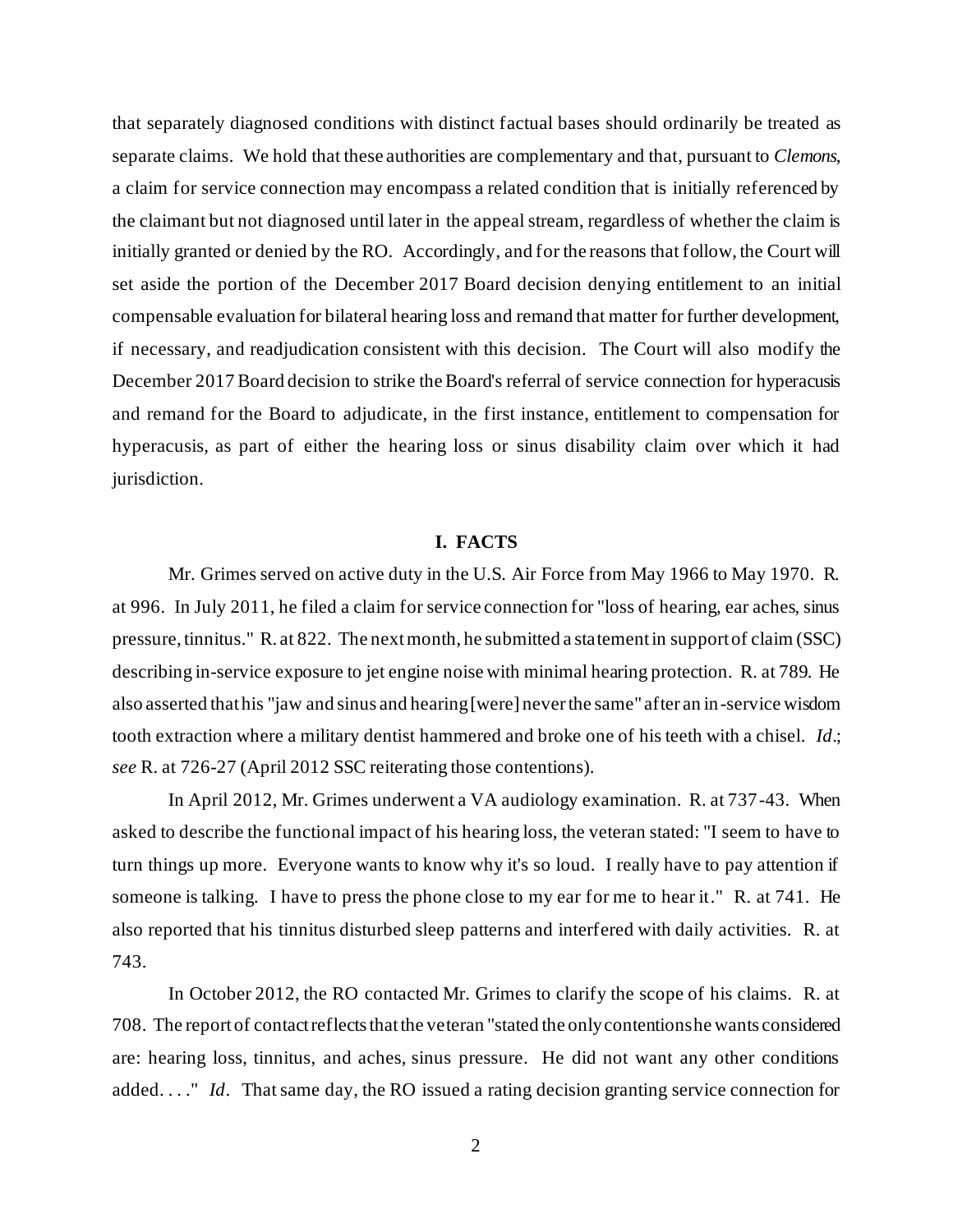bilateral hearing loss and tinnitus and assigning noncompensable and 10% evaluations for those conditions, respectively. R. at 715-18. Although the rating decision did not discuss any other claim, the attached code sheet indicated that "[s]ervice connection for aches, sinus [was] denied," R. at 715, and the cover letter to the decision stated that "service connection couldn't be granted" for aches, sinus pressure, R. at 701.

Mr. Grimes filed a Notice of Disagreement (NOD) as to that decision the next month, arguing that his claims were "incomplete" or "not properly expressed." R. at 690. He described sinus pressure and ear pain since service and asserted that he was entitled to service connection for "sinus pressure/ear pressure blockage/and headaches" related to his duties as an aircraft mechanic and the in-service dental surgery. R. at 690-91.

In June 2013, an RO employee completed a Report of General Information that outlined the procedural history of the veteran's claims. R. at 682. According to that Report, Mr. Grimes filed a claim for hearing loss, ear aches, tinnitus, and a sinus condition in July 2011; he raised an "unclear claim of wisdom teeth jaw condition and sinus and tinnitus" in September 2012; he clarified that his claims included only service connection for hearing loss, tinnitus, and aches/sinus pressure in October 2012; the RO denied service connection for aches and sinus pressure that same month; and he filed a "new claim for headaches and ear aches and ear blockage as secondary to non-service[-]connected aches, sinus pressure due to wisdom teeth removal in service" in November 2012. *Id*. The Report directed the RO to open a new claim for secondary service connection for headaches, ear aches, and ear blockage and to send the veteran a clarification letter "letting him know the only condition currently on appeal is service connection for aches, sinus pressure." *Id*.

In September 2013, the RO issued a Statement of the Case (SOC) continuing the noncompensable evaluation for bilateral hearing loss and the denial of service connection for aches, sinus pressure. R. at 651-73. Later that month, Mr. Grimes filed a Substantive Appeal of those claims, once again asserting that he suffered from "pain and disability from [his] service in the military," particularly the in-service dental surgery and exposure to jet-engine noise. R. at 632- 33. He also submitted a separate SSC that same day explaining that the military surgeon who extracted his wisdom teeth struck one of his teeth with a hammer and chisel 30 times, ultimately driving it "up into [the] sinus area" before it broke in half. R. at 639. The veteran once again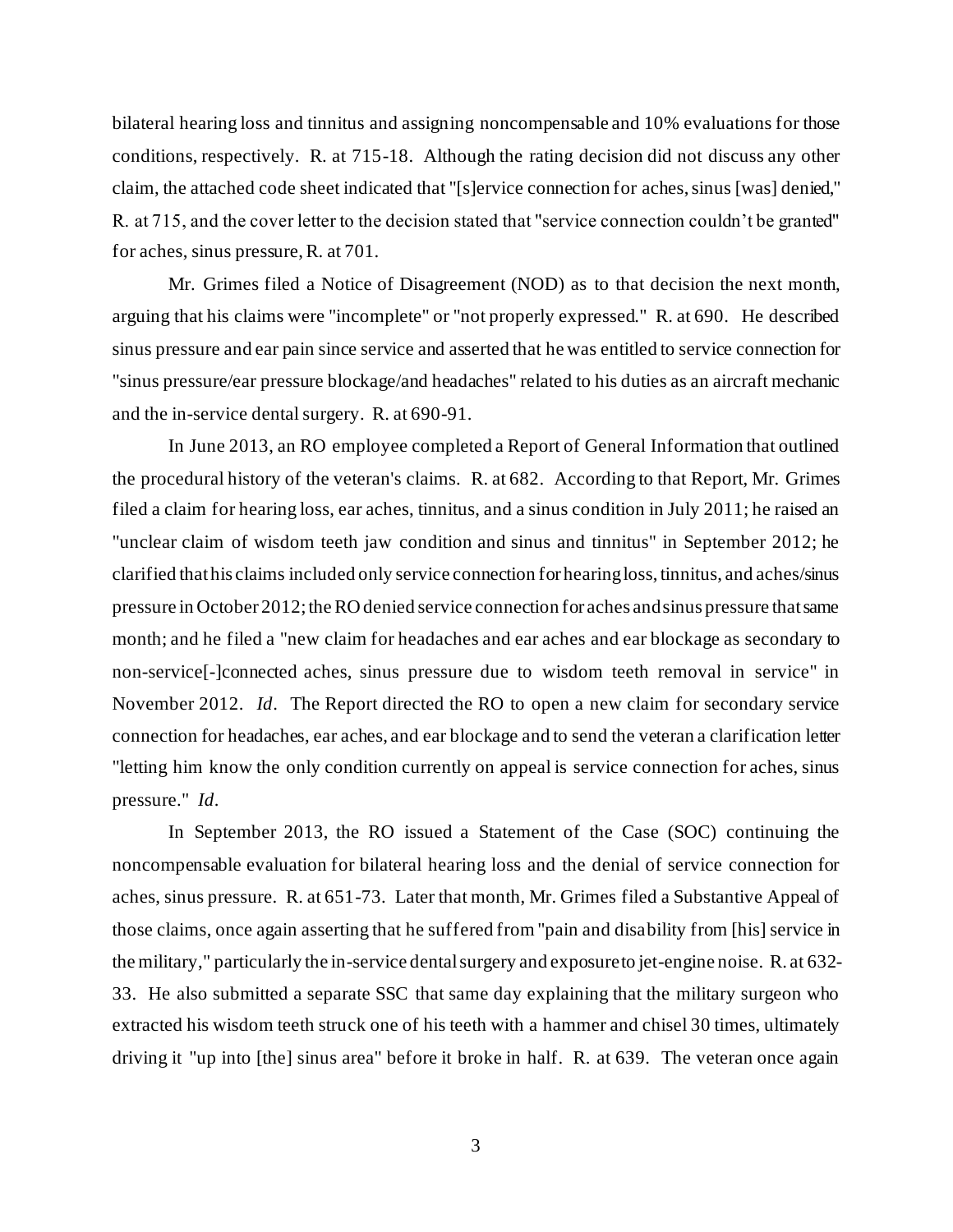attributed his "sinus pressure blocks[,] headaches, and [] bad hearing" to that incident and inservice noise exposure. R. at 638.

In October 2013, the RO issued a rating decision denying service connection for ear aches/blockage and headaches. R. at 559-63. The record does not reflect that the veteran took any action with respect to that decision.

More than one year later, in December 2015, Mr. Grimes submitted another application for service connection for tinnitus, hearing loss, and residuals of an ear cyst, along with an SSC reiterating his in-service acoustic trauma. R. at 525-37. He also stated that hearing loss caused difficulty communicating with his children, prevented him from hearing the television unless it was turned up very loud, and "impact[ed his] social life." R. at 525. At a January 2016 VA audiology examination, the veteran reported that his hearing loss caused difficulty communicating and his tinnitus was a distraction. R. at 456, 458.

The RO issued a rating decision in February 2016 continuing to deny higher evaluations for hearing loss and tinnitus and denying service connection for residuals of an ear cyst. R. at 444- 48.

The next month, the veteran submitted an SSC asserting that his hearing loss had worsened. R. at 422. He explained that a private physician had recently diagnosed him with hyperacusis, "meaning hearing trouble and pain in noisy areas" and that "[b]ackground noise is greatly amplified to where [he] cannot hear properly and sometimes not at all." *Id*. He attached to the SSC (1) a VA audiology record reflecting complaints of hypersensitivity to loud noises and indicating that the audiologist had counseled him on how tinnitus and hyperacusis are "symptoms associated with a damaged auditory system," R. at 410; (2) an internet article about hyperacusis, which contained underlined passages noting that hyperacusis "can often lead to pain and discomfort," impede daily functioning, and cause depression, R. at 415; and (3) a typed letter alleging that VA had misdiagnosed his hearing problems and that his hyperacusis caused him to remove himself from noisy areas, R. at 395. Mr. Grimes underwent another VA audiology examination in April 2016, at which time he reported functional impairment including difficulty watching television, ear pain, and low tolerance to loud sounds. R. at 145-46.

In June 2016, the RO issued a rating decision continuing the noncompensable evaluation for bilateral hearing loss. R. at 108-12. The veteran challenged that decision in August 2016, asserting that he has hyperacusis, "a condition characterized by an increased sensitivity to certain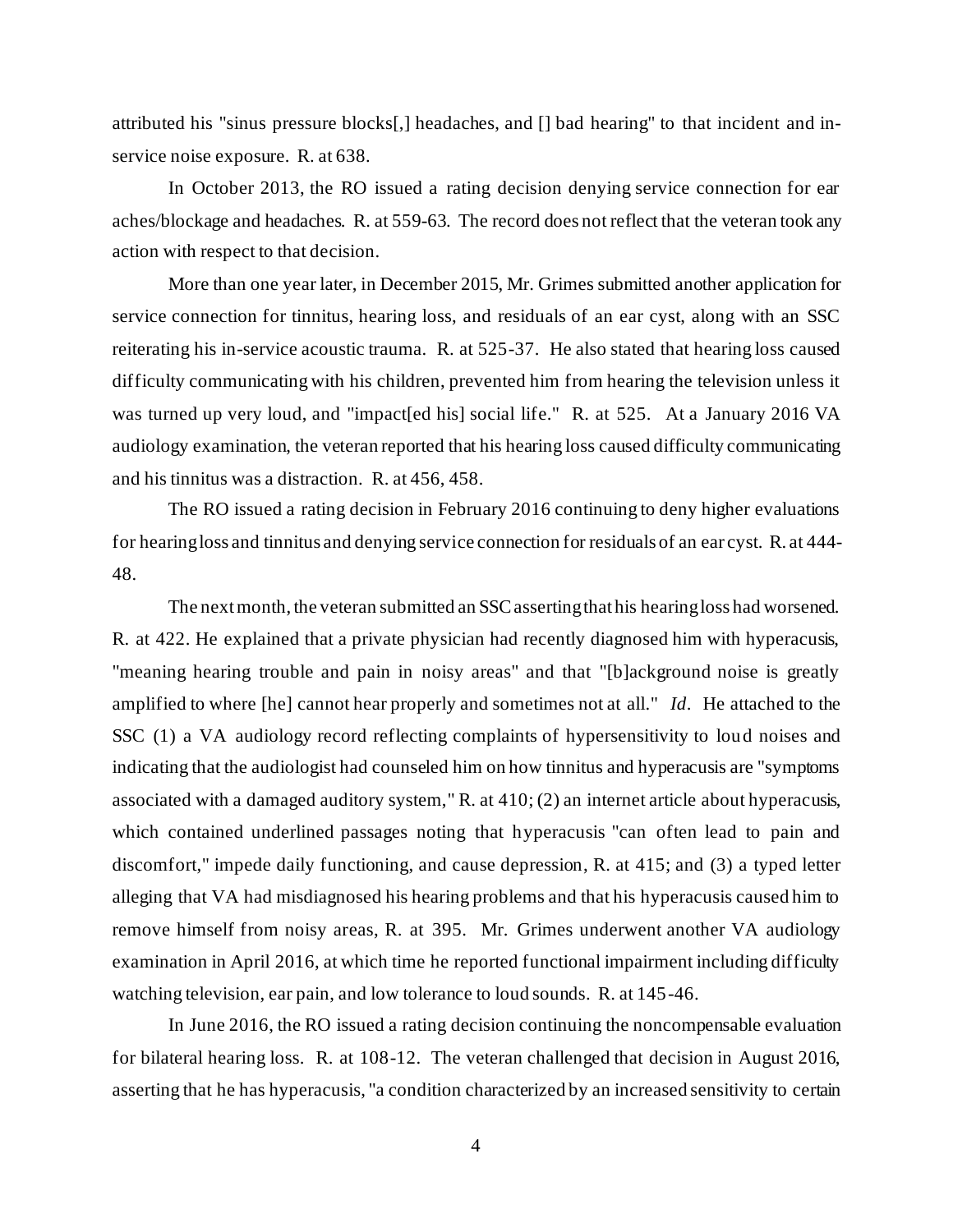frequency and volume ranges of sound that is related to exposure to loud acoustic trauma." R. at 79.

Mr. Grimes was afforded a Board hearing in October 2016. R. at 36-64. At the outset of the hearing, the presiding Board member stated that the issues on appeal included entitlement to an increased evaluation for bilateral hearing loss and service connection for a sinus disability. R. at 37. The veteran's then-representative explained that Mr. Grimes's hyperacusis resulted in pain and discomfort from everyday noises like car engines, running faucets, humming refrigerators, and raking leaves. R. at 40. The Board member asked if the veteran was trying to get the pain from hyperacusis compensated as part of the instant appeal and the representative responded that he was. R. at 41-42. The Board member noted that it did not appear that VA had addressed hyperacusis yet, R. at 44, and that further development might be necessary to better understand its relationship, if any, to his hearing loss, tinnitus, and service, R. at 46, 50-52. Following the hearing, in July 2017, Mr. Grimes submitted a VA physician's opinion that the veteran's hearing loss was caused by in-service exposure to jet engine noise and that "his tinnitus and hyperacusis are the results or side effects of this damage." R. at 22.

In December 2017, the Board issued the decision currently on appeal, which denied a compensable evaluation for bilateral hearing loss; remanded for further development a claim for a sinus disability characterized by sinus pressure, headaches, earaches, and ear blockage related to in-service dental trauma and/or removal of an ear cyst; and referred for initial development and adjudication a claim for service connection for hyperacusis. R. at 2-10. This appeal followed.

## **II. GOVERNING LAW & STANDARD OF REVIEW**

The primary issue in this case is whether the veteran's July 2011 claims and ensuing appeals included entitlement to disability compensation for hyperacusis. As relevant here, VA has a duty to "give a sympathetic reading to the veteran's filings by 'determin[ing] all potential claims raised by the evidence, applying all relevant laws and regulations.'" *Szemraj v. Principi*, 357 F.3d 1370, 1373 (Fed. Cir. 2004) (alteration in original) (citing *Roberson v. Principi*, 251 F.3d 1378, 1384 (Fed. Cir. 2001)). This includes "investigat[ing] the reasonably apparent and potential causes of the veteran's condition and theories of service connection that are reasonably raised by the record or raised by a sympathetic reading of the claimant's filing." *DeLisio v. Shinseki*, 25 Vet.App. 45, 53 (2011); *see Ephraim*, 5 Vet.App. at 553 (Steinberg, J., dissenting) (stating that VA is "required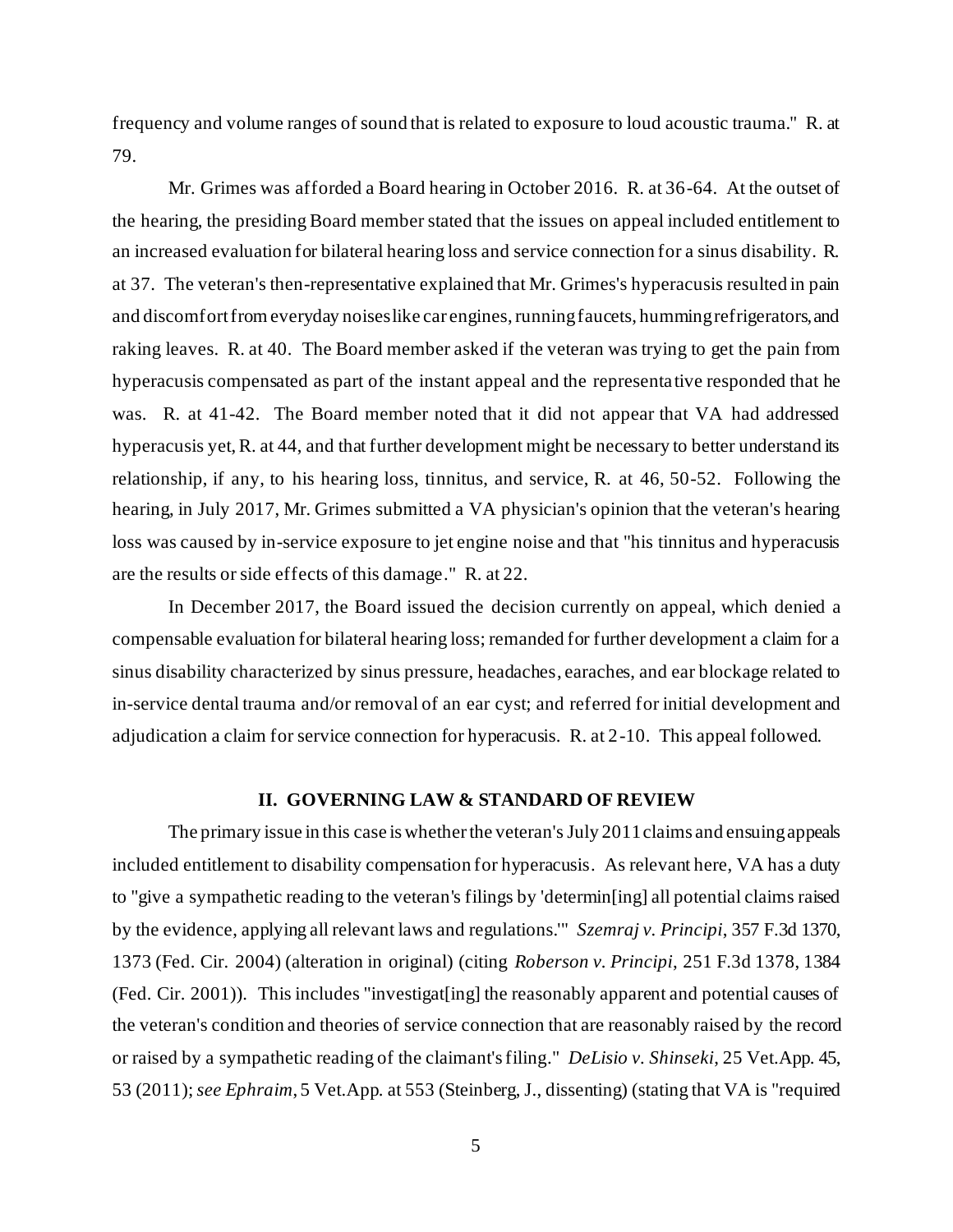to consider the veteran's entitlement, on any basis consistent with the claim, to any benefit which could flow from a determination of service connection and to which entitlement is reasonably raised on the record").

Generally, "when a veteran has two diagnoses with separate factual bases, these diagnoses should be treated as two separate claims." *Murphy v. Wilkie*, 983 F.3d 1313, 1318 (Fed. Cir. 2020) (citing *Boggs*, 520 F.3d at 1336; *see Ephraim*, 82 F.3d at 401-02). However, a claim for service connection may be expanded beyond a veteran's lay description of a disability to include any disability "that may reasonably be encompassed by several factors including: the claimant's description of the claim; the symptoms the claimant describes; and the information the claimant submits or that the Secretary obtains in support of the claim." *Clemons*, 23 Vet.App. at 5. "[T]he claimant's intent in filing a claim is paramount to construing its breadth." *Id*. To effectuate that intent, "VA shall afford lenity to a veteran's filings that fail to enumerate precisely the disabilities included within the bounds of a claim," which "is best accomplished by looking to the veteran's reasonable expectations in filing the claim and the evidence developed in processing that claim." *Murphy*, 983 F.3d at 1318. "[T]he fact that the [claimant] may be wrong about the nature of his [or her] condition does not relieve the Secretary of his duty to properly adjudicate the claim." *Clemons*, 23 Vet.App. at 6.

The Court has jurisdiction to review the Board's jurisdictional determinations, *Skaar v. Wilkie*, 33 Vet.App. 127, 132 (2020), including whether it was appropriate for the Board to refer "another part (or condition) or theory in support of [a denied] claim" over which the Court otherwise has jurisdiction, *Young*, 25 Vet.App. at 202. Although "the Court exercises de novo review over Board determinations that are critical to its jurisdiction," *Evans v. Shinseki*, 25 Vet.App. 7, 10 (2011). the Court reviews the Board's factual findings regarding the scope of a claim for clear error, *Criswell v. Nicholson*, 20 Vet.App. 501, 504 (2006). "A factual finding 'is "clearly erroneous" when although there is evidence to support it, the reviewing court on the entire evidence is left with the definite and firm conviction that a mistake has been committed.'" *Hersey v. Derwinski*, 2 Vet.App. 91, 94 (1992) (quoting *United States v. U.S. Gypsum Co.*, 333 U.S. 364, 395 (1948)).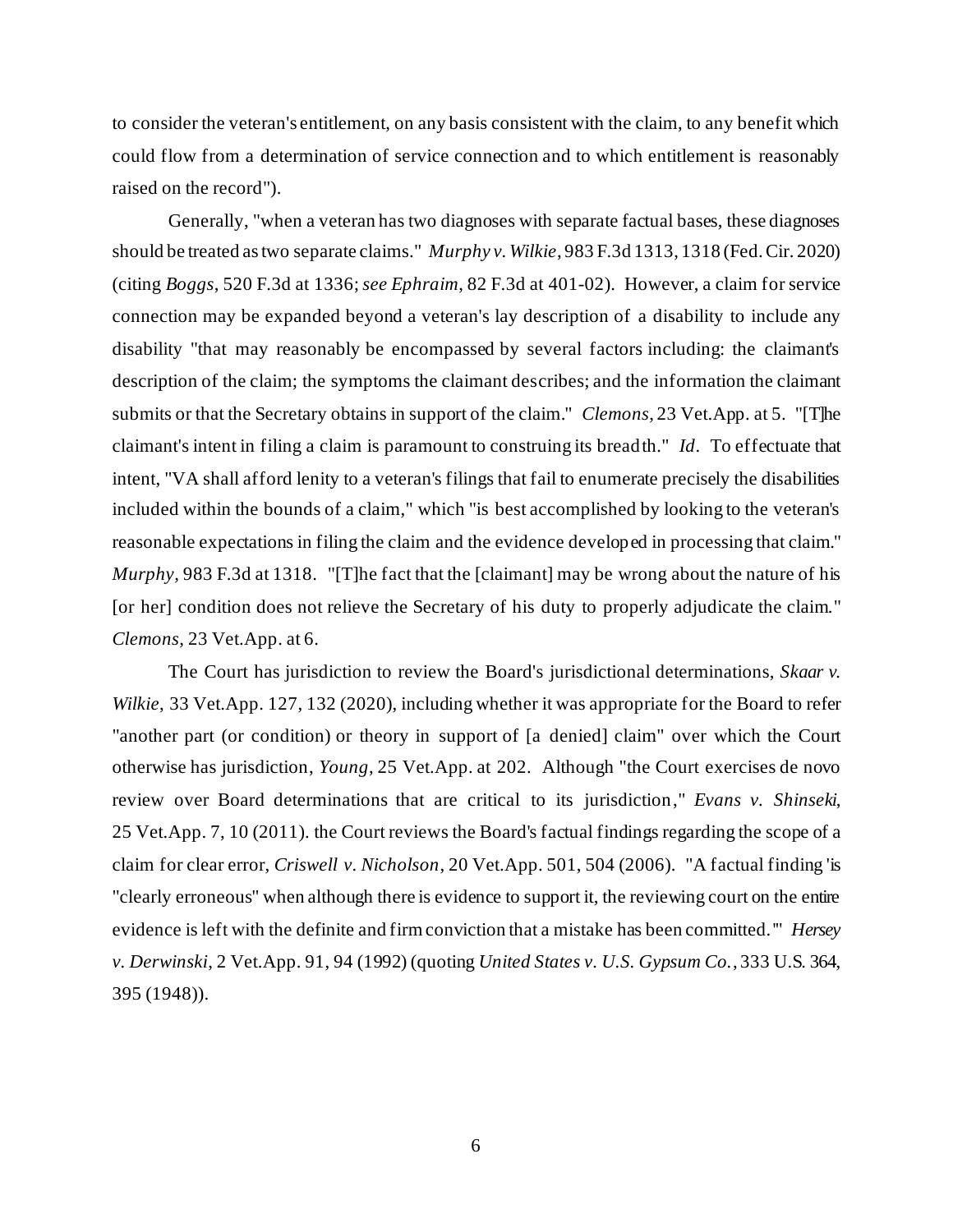### **III. ANALYSIS**

Mr. Grimes first argues that the Board erred in referring, rather than adjudicating or remanding, the issue of entitlement to disability compensation for hyperacusis. Specifically, he asserts that his July 2011 claims for service connection were broad enough to encompass hyperacusis, as he described hearing problems and ear pain that he attributed to in-service acoustic trauma or dental surgery, and that his appeal of the October 2012 rating decision encompassed compensation for hyperacusis, even though he did not know the precise medical name for that condition at those times. He argues that the RO erred in narrowing his appeal to exclude compensation for hyperacusis in violation of the sympathetic claim-construction principles outlined in *Clemons*, and that the Board in turn erred in finding that it did not have jurisdiction over that issue in the instant appeal. Appellant's Brief (Br.) at 12-15; Reply Br. at 1-7.

The Secretary disputes these contentions and urges the Court to affirm the Board's referral because it properly determined that the veteran's request for service connection for hyperacusis was jurisdictionally separate from the bilateral hearing loss and sinus disability claims that were on appeal. In support of this position, the Secretary points out that the veteran was not diagnosed with hyperacusis and did not notify VA of this diagnosis until 2016, well after he filed the original claims in July 2011 and the jurisdiction-conferring NOD in November 2012. He therefore asserts that, rather than *Clemons*, the appeal is controlled by *Ephraim* and *Boggs*, which he describes as establishing a rule that separate diagnoses represent separate claims. Secretary's Br. at 12-20.

The Court agrees with Mr. Grimes that the Board erred in treating his request for compensation for hyperacusis as a jurisdictionally separate matter from his appealed bilateral hearing loss and sinus disability claims. When viewed sympathetically, the veteran's filings and actions since July 2011 regarding his hearing problems and "ear aches" related to in-service noise exposure and dental surgery reflect his intent to seek compensation for hyperacusis both as part of his original claims for service connection and the ensuing appeal of those claims.

To wit, Mr. Grimes specified in his July 2011 application for VA benefits that he was seeking disability compensation for "ear aches," as well as hearing loss, sinus pressure, and tinnitus, R. at 822, and he asserted in his August 2011 SSC that he believed that those disabilities were related to either in-service noise exposure or dental surgery, R. at 789. When the RO contacted him in October 2012 to clarify the scope of his claims, he again stated that he was seeking compensation for hearing problems, "aches," and sinus pressure. R. at 708. In November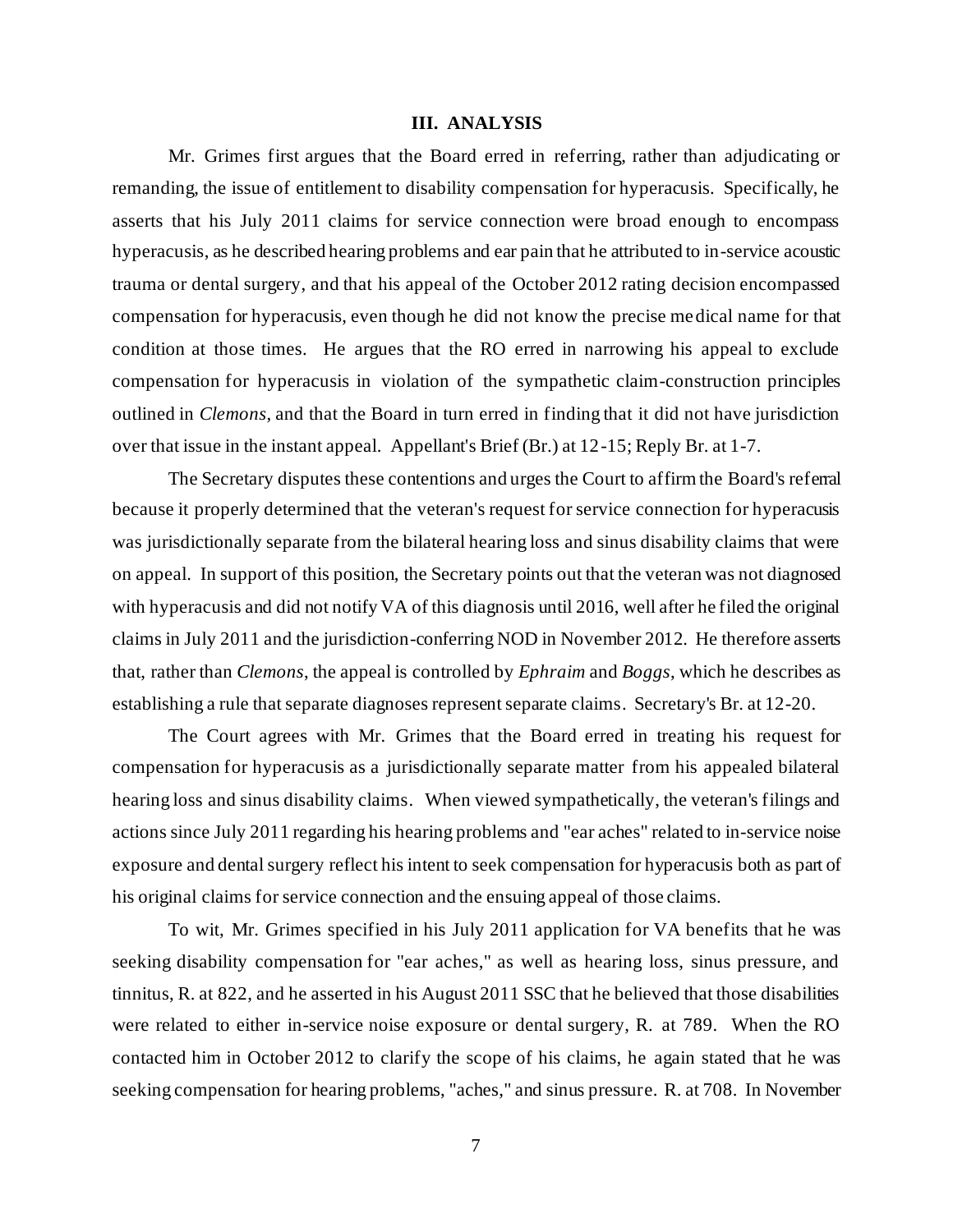2012, one month after the RO granted service connection for bilateral hearing loss and tinnitus and denied service connection for "aches, sinus," R. at 715, the veteran filed an NOD arguing that the claims addressed by the RO were "incomplete" or "not properly expressed" and that he was entitled to additional compensation for sinus and ear problems related to his duties as an aircraft mechanic or the botched dental surgery in service, R. at 690-91. Following the September 2013 SOC continuing the prior hearing loss evaluation and denial of service connection for "aches, sinus pressure," Mr. Grimes filed (1) a Substantive Appeal reiterating that he continued to experience "pain and disability from [his] service in the military," particularly the in-service dental surgery and exposure to jet-engine noise, R. at 632-33; and (2) an SSC that attributed his sinus and hearing problems to those incidents, R. at 638. Then, in March 2016, while his appeal was pending before the Board, the veteran told VA that he had recently been diagnosed with hyperacusis, and he submitted evidence explaining that hyperacusis was "associated with a damaged auditory system" and describing how the condition can cause pain and functional impairment. R. at 395, 410, 415, 422. The veteran argued that VA had misdiagnosed his hearing loss problems all along. R. at 395. And in subsequent communications with VA regarding his service-connected bilateral hearing loss, the veteran asserted that hyperacusis was "related to exposure to loud acoustic trauma" like jet engine noise, R. at 79, and testified that hyperacusis caused pain and discomfort from everyday noises, R. at 40.

When the foregoing filings and actions are sympathetically read in light of his later diagnosis of hyperacusis (i.e., painful, hypersensitive hearing), it is apparent that Mr. Grimes intended for his original claims to encompass hyperacusis, that he timely and consistently disagreed with VA's narrow construction of his claims and treatment of "ear aches" as a separate condition unrelated to his service-connected hearing problems, and that he intended his appeal to the Board to include entitlement to compensation for hyperacusis, either as part of the properly challenged evaluation for bilateral hearing loss or denial of service connection for "aches, sinus disability." *See Murphy*, 983 F.3d at 1318; *Clemons*, 23 Vet.App. at 5 (holding that VA "should construe a claim based on the reasonable expectations of the non-expert, self-represented claimant and the evidence developed in processing that claim"). Like the veteran in *Clemons*, Mr. Grimes "did not file a claim to receive benefits only for a particular diagnosis, but for the affliction his . . . condition . . . causes him"—in this case, hearing problems that included hyperacusis. 23 Vet.App. at 5. Consequently, the Court concludes that the Board clearly erred in finding that Mr. Grimes's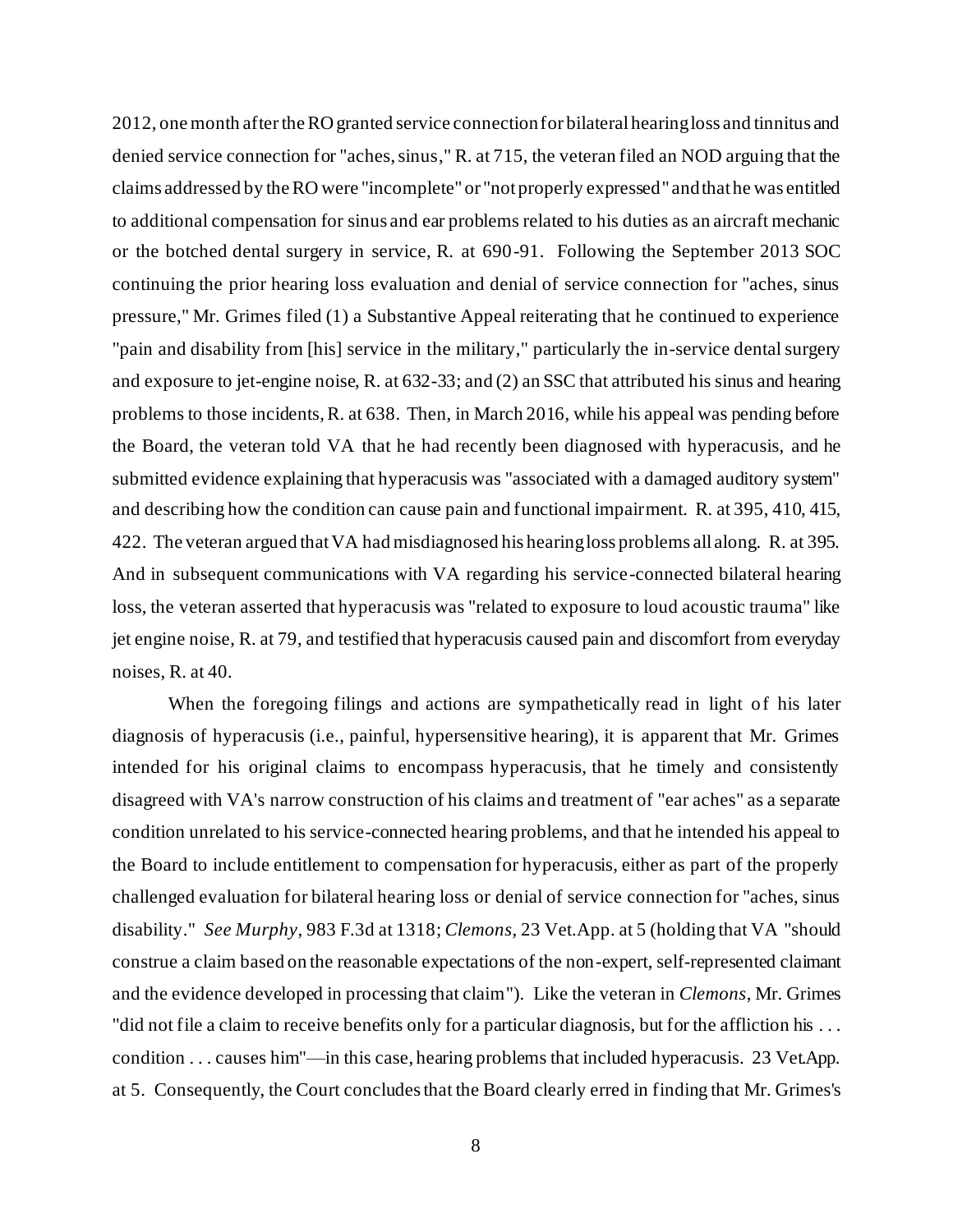initial claims and ensuing appeals did not encompass the issue of entitlement to compensation for hyperacusis. *See Criswell*, 20 Vet.App. at 504. And because that issue was properly before the Board in the decision currently on appeal, the Court also concludes that the Board erred in referring, rather than adjudicating or remanding, entitlement to compensation for hyperacusis. *See Young*, 25 Vet.App. at 203 (holding that "referral of a matter is appropriate only when the Board lacks jurisdiction over the matter being referred" (citing *Godfrey v. Brown*, 7 Vet.App. 398, 410  $(1995)$ ).

Contrary to the Secretary's contentions, Secretary's Br. at 12-20, neither the RO's narrow reading of the November 2012 NOD that led to administrative bifurcation of the claim nor the veteran's subsequent diagnosis of hyperacusis compels a different result. Regarding the NOD, although the RO construed part of that filing as a "new claim for headaches and ear aches and ear blockage as secondary to non-service[-]connected aches, sinus pressure due to wisdom teeth removal in service," R. at 682, the RO was not permitted to narrow or limit the scope of the veteran's hyperacusis appeal through bifurcation in that manner. Once Mr. Grimes initiated an appeal that included entitlement to compensation for hyperacusis, the RO was prohibited from extinguishing that portion of the appeal by reclassifying it as a new claim and then denying it. *See Collaro v. West*, 136 F.3d 1304, 1309 (Fed. Cir. 1998) (explaining that, after a claimant files a broad NOD, he or she may "cut the rough stone of [the] NOD" to reveal the "radix of [the] issue that lay within," and VA may not foreclose an issue by characterizing it differently); *AB v. Brown*, 6 Vet.App. 35, 39 (1993) (holding that, when an NOD expresses general disagreement with a decision and does not explicitly narrow the scope of an appeal, the RO and the Board are "required to construe the appeal as an appeal for the maximum benefit allowed by law and regulation"). Rather, the RO was required to process the appealed issues, and any adverse RO decision stemming from the "new claim" for ear aches did not disrupt or otherwise supersede the pending appeal. *See Jones v. Shinseki*, 23 Vet.App. 122, 125 (2009) (holding that, "where [a] claim was placed into appellate status by virtue of an NOD, subsequent RO decisions cannot resolve the pending claim"), *aff'd*, 619 F.3d 1368 (Fed. Cir. 2010).

This is especially true where, as here, the veteran perfected his appeal to the Board *before*  the RO issued its adverse decision on the "new claim." Because Mr. Grimes's bilateral hearing loss and sinus disability claims, including entitlement to compensation for hyperacusis, were perfected to the Board in September 2013, the RO's October 2013 decision could not have resolved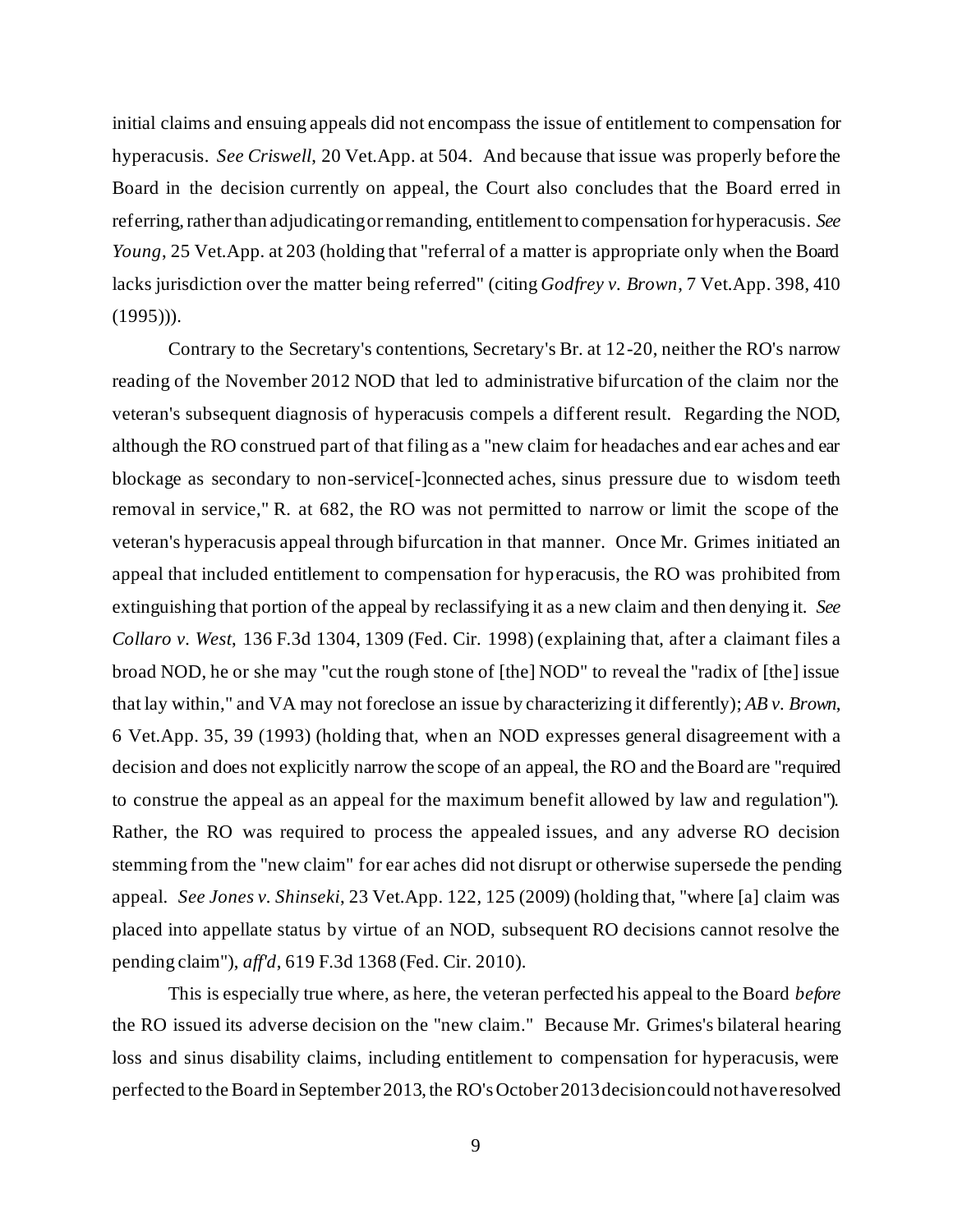his hyperacusis appeal. *See Bailey v. Wilkie*, 33 Vet.App. 188, 204 (2021) (explaining that, when two related claims are proceeding before VA simultaneously—one before the RO and one before the Board—an RO decision does "not divest the Board of jurisdiction over the veteran's initial appeal"); *Warren v. McDonald*, 28 Vet.App. 214, 221 (2016) ("The decision of the lower adjudicative body, the RO, cannot finally decide an issue already on appeal to the Board, the higher administrative appellate body."). Thus, contrary to the Secretary's contention, Secretary's Br. at 17-18, the intervening RO denial of service connection for ear aches/blockage and headaches in October 2013 and the veteran's failure to appeal that decision does not affect the scope of the claims he filed in July 2011 or the appeal he initiated in November 2012 and perfected in September 2013.

Nor does the timing of the hyperacusis diagnosis affect the scope of the claim in the manner that the Secretary argues. Although he contends that VA did not err in treating the veteran's claimed ear aches as distinct from hyperacusis because he was not diagnosed with hyperacusis until after he filed the original claims and subsequent appeal, Secretary's Br. at 13 -14 (citing *Ephraim*, 82 F.3d at 401-02), 16-17 (citing *Boggs*, 520 F.3d at 1336), the Court in *Clemons*  addressed precisely this issue and clarified that, when a veteran seeks benefits for a specific condition and is then diagnosed with a different but potentially related condition while the claim is being processed, VA may not reflexively treat the different conditions as separate claims. 23 Vet.App. at 6; *see id*. at 4 (noting that "multiple medical diagnoses or diagnoses that differ from the claimed condition do not necessarily represent wholly separate claims").

In so holding, the Court in *Clemons* distinguished the facts of that case from those in *Ephraim* and *Boggs*—the cases that the Secretary now relies on to support his argument here—on the ground that *Ephraim* and *Boggs*involved new diagnoses made after final denials of prior claims for related conditions. Regarding *Boggs*, the Court stated:

*Boggs* stands for the proposition that, if there is a final agency decision denying a claim based on a particular diagnosis, and subsequently a new and different diagnosis is submitted for VA's consideration, the second diagnosis must be considered factually distinct from the first and must be considered to relate to a separate claim.

*Id.* at 8. The Court explained that "*Boggs* did not state a general rule that each new diagnosis presented prior to a final agency decision pertains to an entirely separate claim" because such a rule "would actually work to a veteran's disadvantage" by "forc[ing] a veteran to continually file new claims as medical evidence is developed during his initial claim"; requiring VA "to process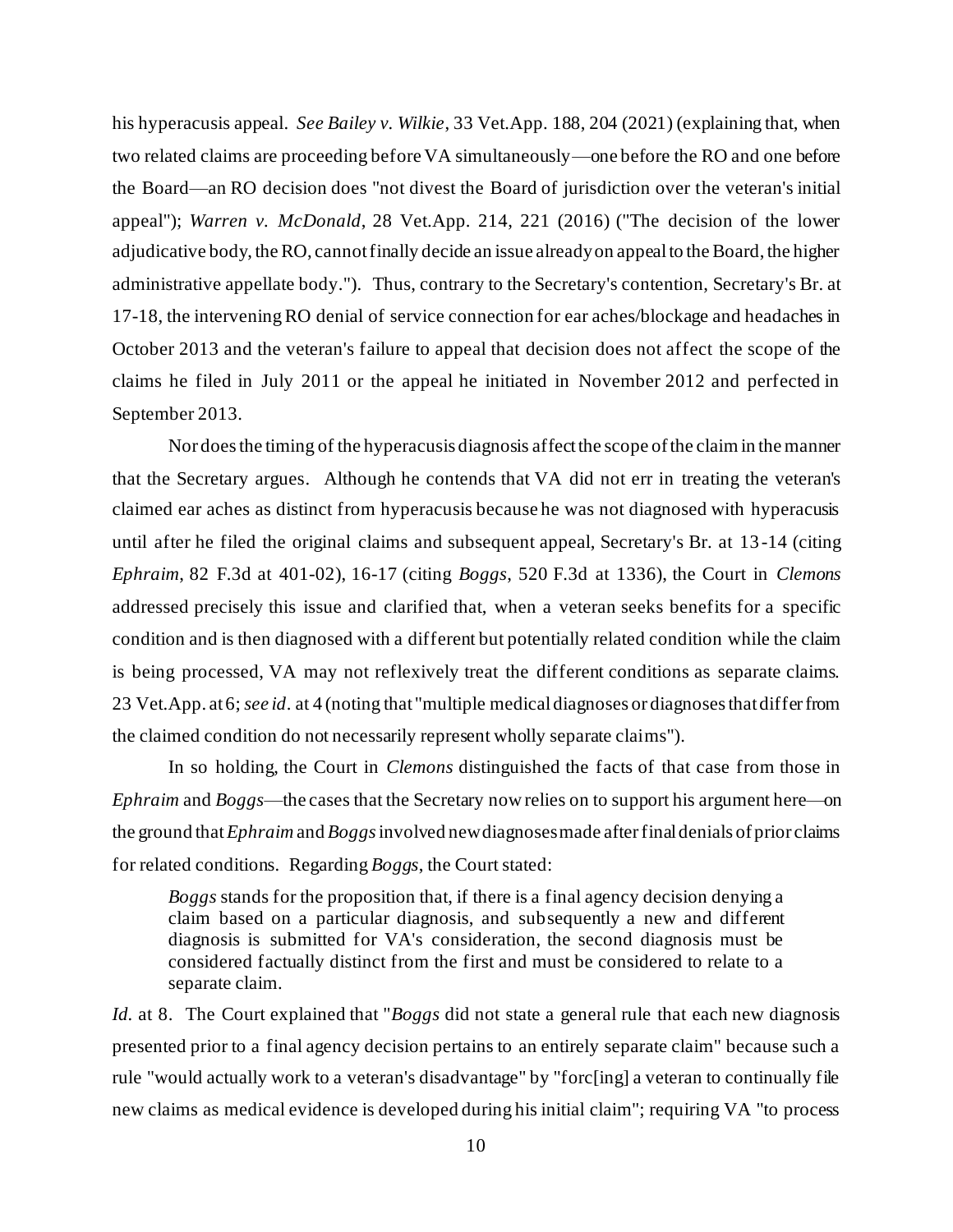additional claims with proper notice and procedural requirements, lengthening and delaying an already arduous process"; and "potentially . . . requir[ing] a veteran to accept a later effective date for diagnoses made later in the process." *Id*. The Court therefore concluded that, "by its own terms and rationale, *Boggs*is not applicable to, and does not inform us how to determine, the scope of a claim at the time the claim is filed." *Id*. at 7; *see Murphy*, 983 F.3d at 1318 (noting that, "while both *Boggs* and *Clemons* speak to claim scope," they "do not address the same inquiries"). The Court then distinguished *Ephraim* on the same basis, stating that, "[a]s with *Boggs*, in *Ephraim* there was a prior, final decision on one diagnosis based on competent medical evidence that justified separating the new diagnosis into a separate claim." *Clemons*, 23 Vet.App. at 9.

That distinction applies with equal force to this appeal. Because Mr. Grimes was diagnosed with hyperacusis during the processing of his original bilateral hearing loss and sinus disability claims, before any final decision was rendered on either claim, *Ephraim* and *Boggs* do not control; instead, *Clemons* obligated VA to sympathetically construe his original claims and appeal to include any issue reasonably encompassed therein. *See* 23 Vet.App. at 5-6; *see also Murphy*, 983 F.3d at 1320 (explaining that, to comply with the *Clemons*lenient-claim-scope rule, "VA must look to all possible diseases or injuries for which the veteran could have reasonably expected to have included in the filing"). As discussed above, such a sympathetic reading includes the issue of entitlement to compensation for hyperacusis.

In sum, although VA construed Mr. Grimes's references to hearing difficulties and "ear aches" related to in-service noise exposure and dental surgery as distinct from hyperacusis, the veteran has always considered those problems to be part of the same "constellation of ear problems" for which he has been seeking compensation since July 2011. Appellant's Br. at 12-13. Per *Clemons*, a review of the veteran's filings and actions since that time, as well as the evidence submitted and developed throughout the appeal, reveals his intent to pursue benefits for hyperacusis as part of his bilateral hearing loss and sinus disability claims and appeal. Because entitlement to compensation for hyperacusis was part of either the properly appealed bilateral hearing loss or sinus disability claim over which the Board had jurisdiction, the Board erred in referring the hyperacusis issue to the RO. *See Young*, 25 Vet.App. at 203. Accordingly, the Court will modify the Board decision to strike that referral and remand the issue to the Board for adjudication in the first instance. *See* 38 U.S.C. § 7252 (empowering this Court to modify a Board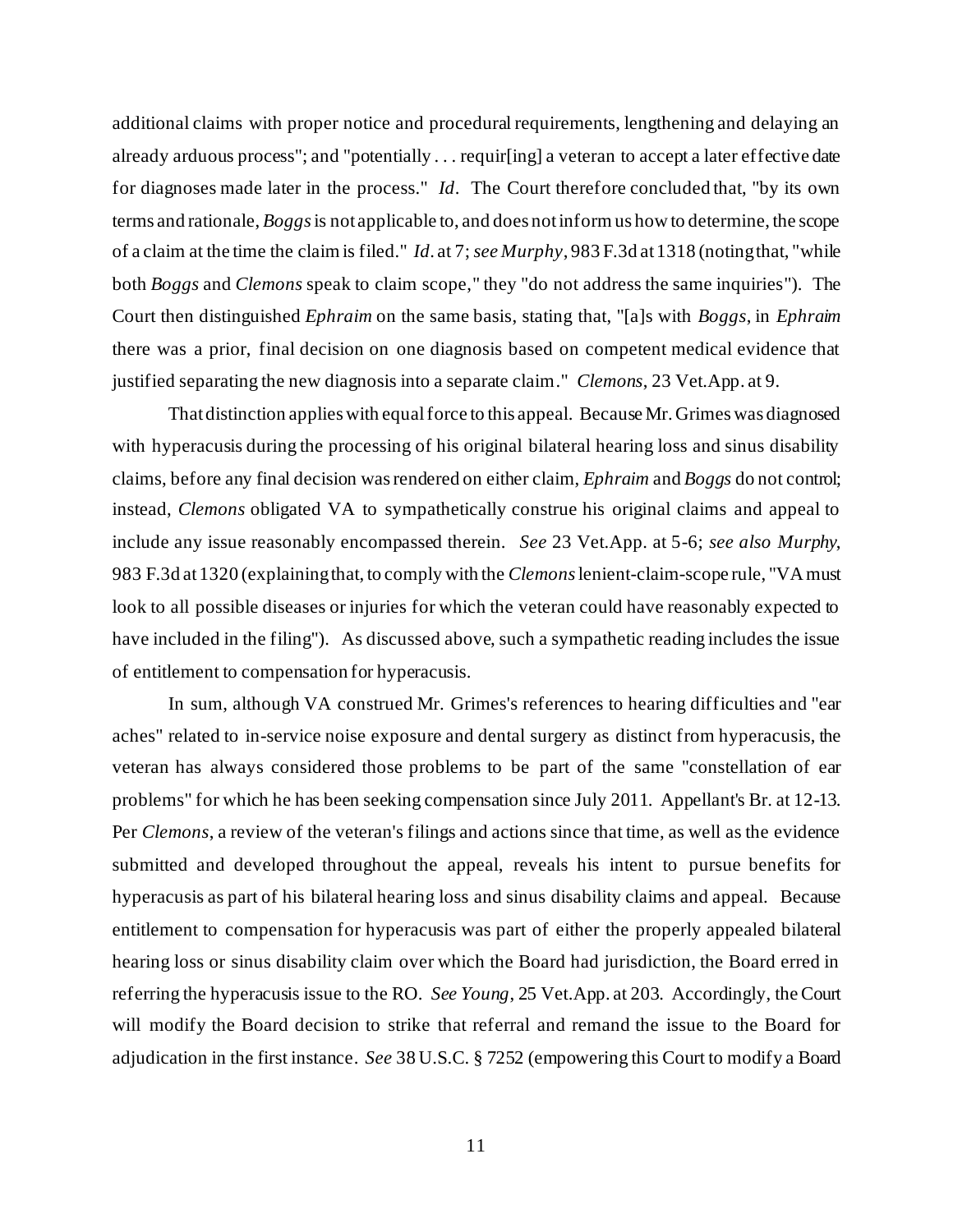decision "as appropriate"); *Boyd v. McDonald*, 27 Vet.App. 63, 78-79 (2014) (exercising the authority to modify a Board decision).

That leaves Mr. Grimes's remaining arguments regarding the Board's denial of an initial compensable evaluation for bilateral hearing loss. *See* Appellant's Br. at 15-21; Reply Br. at 6-10. One of those arguments is that the Board provided inadequate reasons or bases for not referring the claim for consideration of an extraschedular evaluation because the record evidence establishes that his hearing problems, including hyperacusis, constitute an exceptional disability picture not contemplated by his current, noncompensable hearing loss evaluation under 38 C.F.R. § 4.85, and cause marked interference with employment. *See* Appellant's Br. at 17-19; Reply Br. at 7-9. Specifically, he asserts that his hearing problems prevent him from wearing hearing aids and cause ear pain, social isolation, depression, and noise intolerance, and that the rating schedule does not expressly contemplate hyperacusis. Appellant's Br. at 18-19 (citing 24, 69, 145-46, 456, 741). The upshot of these assertions is that, if hyperacusis were a part of the bilateral hearing loss claim, the record would have raised the question of whether the rating schedule was adequate to evaluate the veteran's service-connected hearing loss and triggered the Board's duty to maximize benefits by exploring all schedular avenues for compensating the identified symptoms.<sup>3</sup> See Long v. Wilkie, 33 Vet.App. 167, 174 (2020) (en banc), *appeal docketed sub nom. Long v. McDonough*, No. 21- 1699 (Fed. Cir. Feb. 19, 2021); *Morgan v. Wilkie*, 31 Vet.App. 162, 164 (2019).

But, as explained above, although the record before the Court reflects that the issue of entitlement to compensation for hyperacusis was part of either his bilateral hearing loss or sinus disability claim and appeal, it is unclear specifically which of those claims it is a part of. *Compare, e.g.*, R. at 7 (Board's notation, in its summary of the evidence relevant to the bilateral hearing loss claim, that a VA audiologist in February 2016 counseled the veteran on hyperacusis), *with* R. at 8- 9 (Board finding that the sinus disability claim included "earaches" claimed as due to "in-service dental treatment (wisdom tooth removal)"). That factual assessment is best left to the Board, which is the tribunal charged with "confronting the difficult questions of what current []condition actually exist[s]" and making "affirmative finding[s] as to the nature of the [claimant's] condition." *Clemons*, 23 Vet.App. at 6; *see Hensley v. West,* 212 F.3d 1255, 1263-64 (Fed. Cir. 2000) (noting

 $3$  The Court notes that the Board found that the veteran's complaints of "difficulty understanding" conversational speech, especially in adverse listening environments; as well as difficulty with hearing the television" did not present an exceptional disability picture warranting extraschedular referral. R. at 8. However, it did not address the alleged symptoms and functional effects of hearing loss listed above.